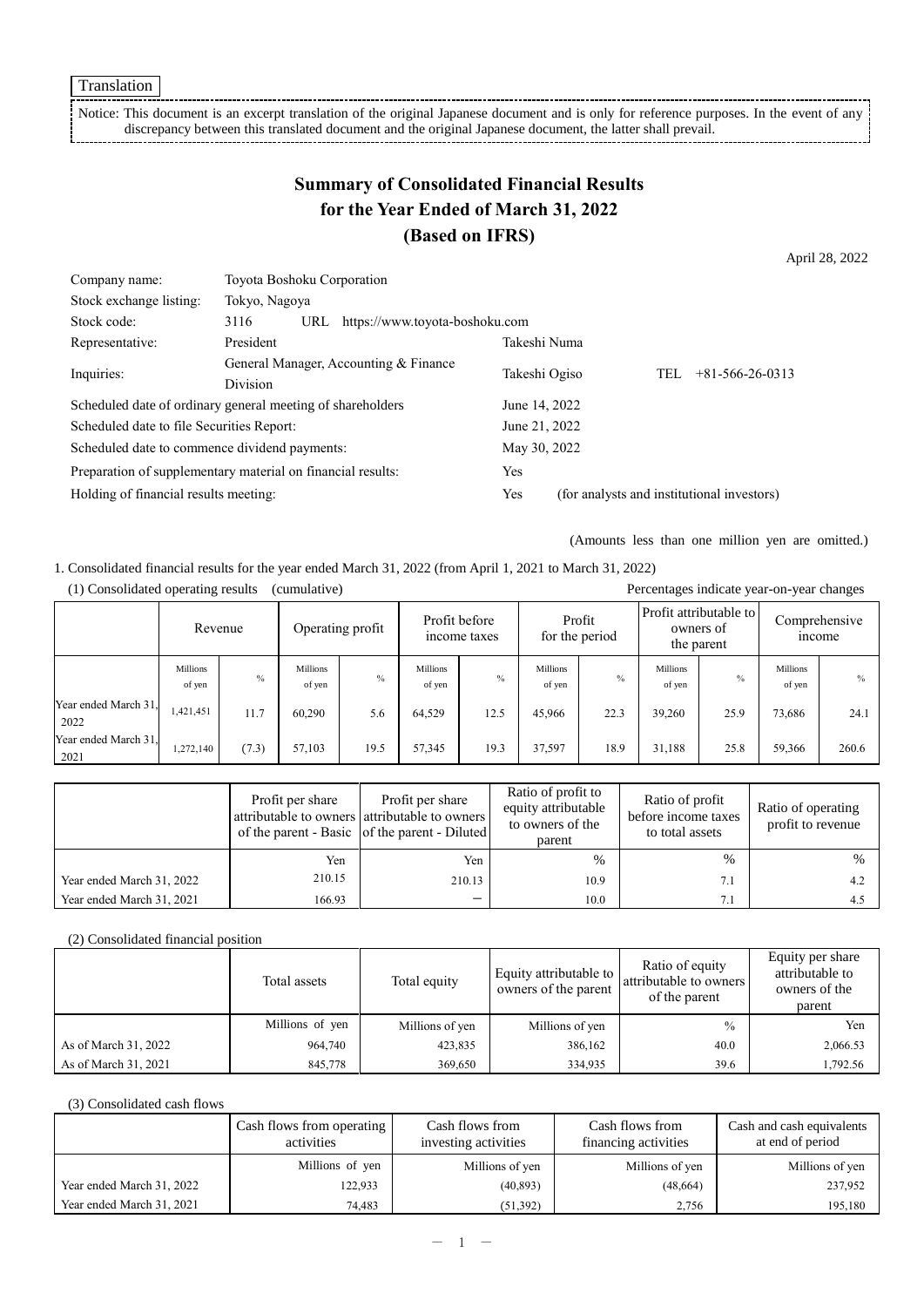#### 2. Cash dividends

|                                          | Annual dividends per share |                 |                          |                 |       | Total cash            | Dividend<br>payout      | Ratio of dividends to<br>equity attributable to |
|------------------------------------------|----------------------------|-----------------|--------------------------|-----------------|-------|-----------------------|-------------------------|-------------------------------------------------|
|                                          | 1st quarter-end            | 2nd quarter-end | 3rd quarter-end          | Fiscal year-end | Total | dividends<br>(annual) | ratio<br>(consolidated) | owners of the parent<br>(consolidated)          |
|                                          | Yen                        | Yen             | Yen                      | Yen             | Yen   | Millions of yen       | $\frac{0}{0}$           | $\frac{0}{0}$                                   |
| Year ended March 31, 2021                | -                          | 10.00           | —                        | 35.00           | 45.00 | 8,408                 | 27.0                    | 2.7                                             |
| Year ended March 31, 2022                |                            | 32.00           | –                        | 32.00           | 64.00 | 11.959                | 30.5                    | 3.3                                             |
| Year ending March 31, 2023<br>(Forecast) | -                          | 35.00           | $\overline{\phantom{m}}$ | 35.00           | 70.00 |                       | 25.1                    |                                                 |

### 3. Forecast of consolidated financial results for the year ending March 31, 2023 (from April 1, 2022 to March 31, 2023)

| Percentages indicate year-on-year changes |                 |      |                   |      |                               |      |                                                |      |                                                                     |  |
|-------------------------------------------|-----------------|------|-------------------|------|-------------------------------|------|------------------------------------------------|------|---------------------------------------------------------------------|--|
|                                           | Revenue         |      | Operating profit  |      | Profit before<br>income taxes |      | Profit attributable to<br>owners of the parent |      | Profit per share<br>attributable to owners<br>of the parent - Basic |  |
|                                           | Millions of yen |      | % Millions of yen |      | % Millions of yen             |      | % Millions of yen                              | $\%$ | Yen                                                                 |  |
| Full year                                 | 1,570,000       | 10.5 | 78,000            | 29.4 | 81,000                        | 25.5 | 52,000                                         | 32.4 | 278.34                                                              |  |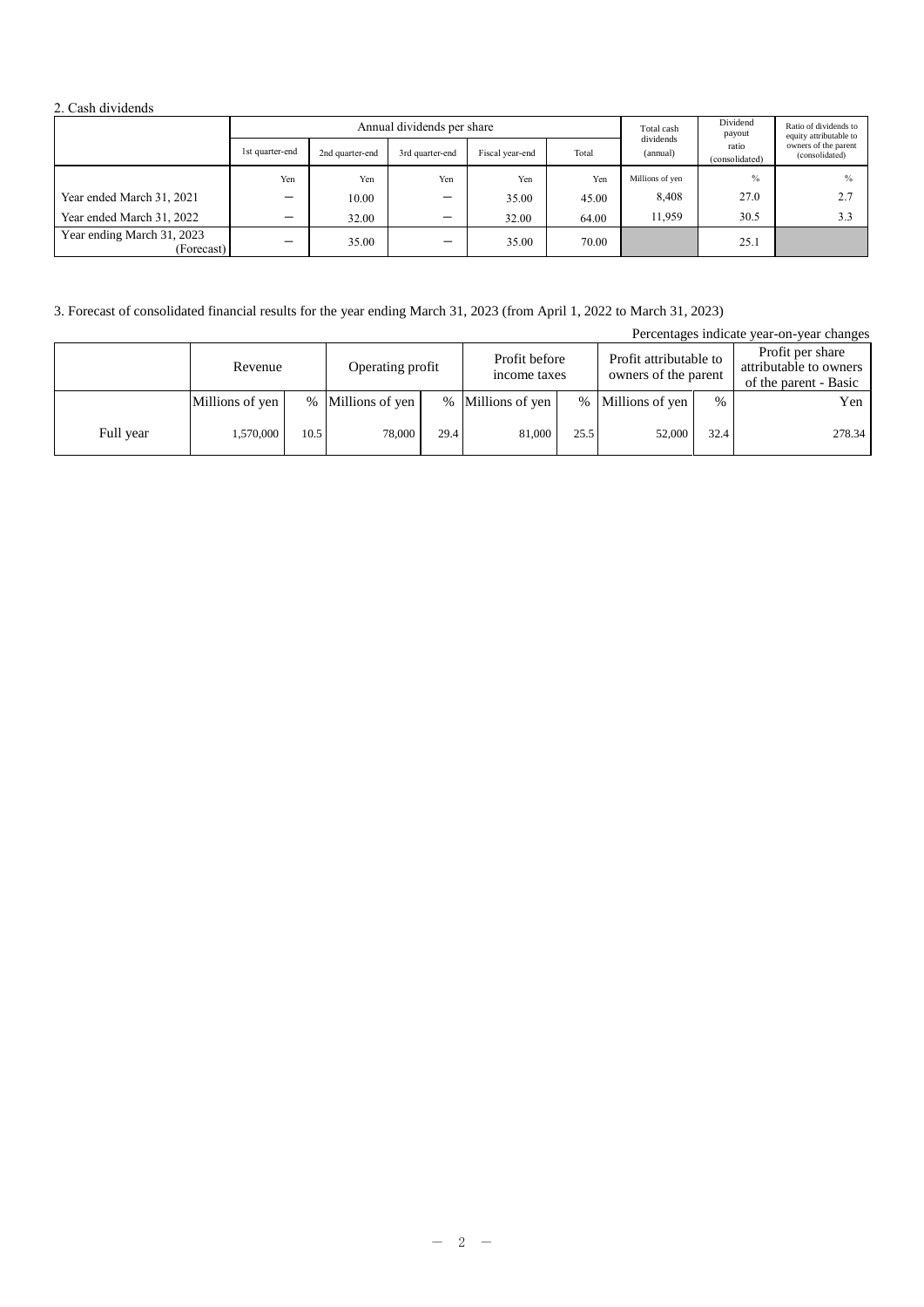#### 4. Notes

| (1) Changes in significant subsidiaries during the year ended March 31, 2022<br>(changes in specified subsidiaries resulting in the change in scope of consolidation): | N <sub>0</sub> |  |
|------------------------------------------------------------------------------------------------------------------------------------------------------------------------|----------------|--|
|                                                                                                                                                                        |                |  |
| (2) Changes in accounting policies and changes in accounting estimates                                                                                                 |                |  |
| Changes in accounting policies required by IFRS:                                                                                                                       | N <sub>0</sub> |  |
| Changes in accounting policies due to other reasons:                                                                                                                   | N <sub>0</sub> |  |
| Changes in accounting estimates:                                                                                                                                       | N <sub>0</sub> |  |
| (3) Number of shares issued (common shares)                                                                                                                            |                |  |
| Total number of shares issued at the end of the period (including treasury shares)                                                                                     |                |  |
|                                                                                                                                                                        |                |  |

| As of March 31, 2022                                                                                 |  | 187,665,738 shares As of March 31, 2021        | 187,665,738 shares |  |  |  |  |  |
|------------------------------------------------------------------------------------------------------|--|------------------------------------------------|--------------------|--|--|--|--|--|
| Number of treasury shares at the end of the period                                                   |  |                                                |                    |  |  |  |  |  |
| As of March 31, 2022                                                                                 |  | 799,985 shares As of March 31, 2021            | 818,460 shares     |  |  |  |  |  |
| Average number of shares issued during the period (cumulative from the beginning of the fiscal year) |  |                                                |                    |  |  |  |  |  |
| Year ended March 31, 2022                                                                            |  | 186,823,581 shares   Year ended March 31, 2021 | 186,839,339 shares |  |  |  |  |  |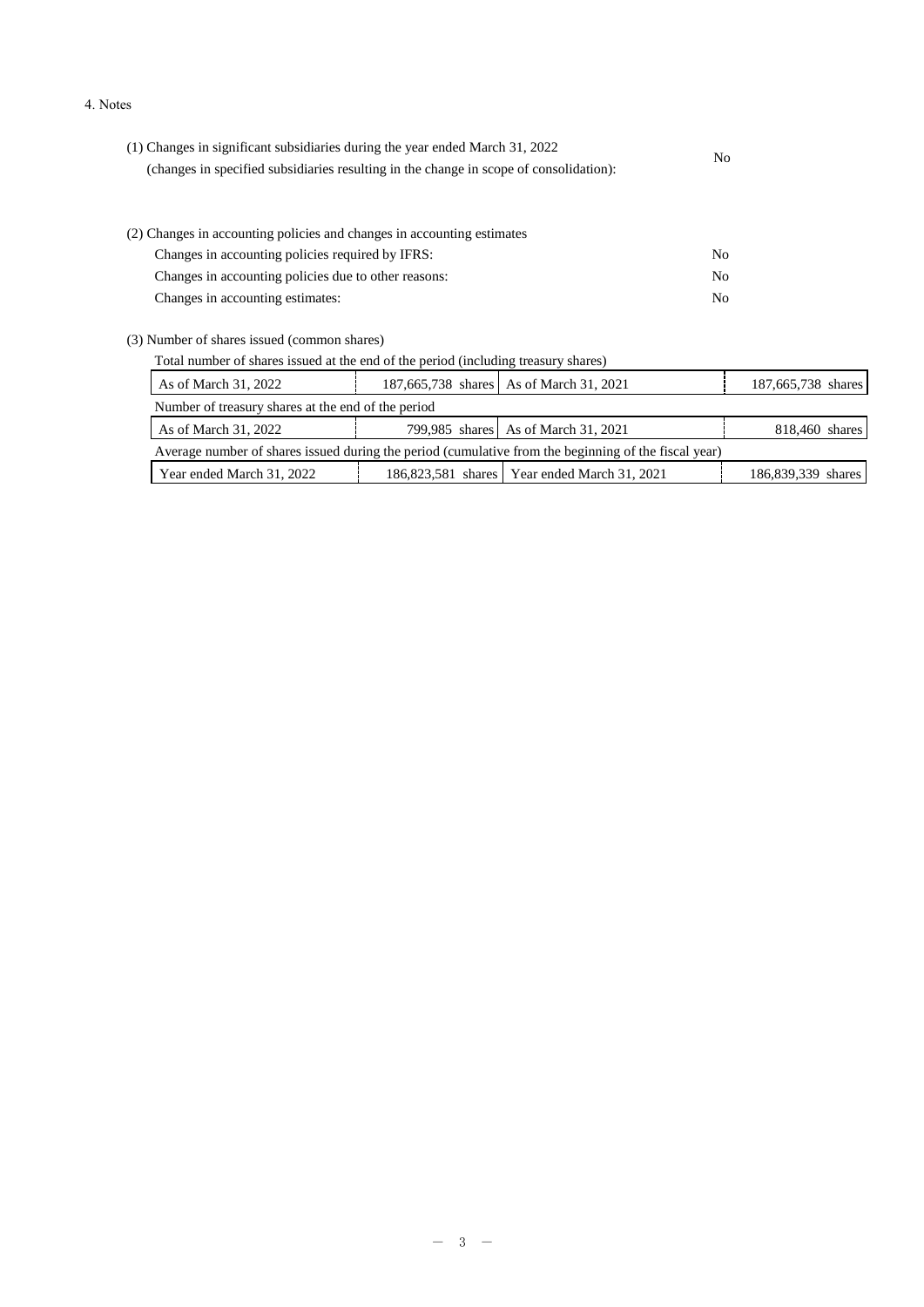# **Consolidated financial statements Consolidated Statement of Financial Position**

|                                                   | As of March 31, 2021 | As of March 31, 2022 |
|---------------------------------------------------|----------------------|----------------------|
| Assets                                            |                      |                      |
| Current assets                                    |                      |                      |
| Cash and cash equivalents                         | 195,180              | 237,952              |
| Trade and other receivables                       | 222,827              | 261,814              |
| Inventories                                       | 61,848               | 79,345               |
| Other financial assets                            | 14,416               | 19,990               |
| Income taxes receivable                           | 3,710                | 3,279                |
| Other current assets                              | 8,868                | 11,933               |
| Total current assets                              | 506,851              | 614,317              |
| Non-current assets                                |                      |                      |
| Property, plant and equipment                     | 263,841              | 270,477              |
| Goodwill                                          | 4,881                | 4,889                |
| Intangible assets                                 | 13,177               | 13,060               |
| Investments accounted for using the equity method | 13,447               | 13,377               |
| Other financial assets                            | 26,219               | 27,563               |
| Deferred tax assets                               | 15,725               | 19,355               |
| Other non-current assets                          | 1,632                | 1,698                |
| Total non-current assets                          | 338,926              | 350,422              |
| Total assets                                      | 845,778              | 964,740              |

(Millions of yen)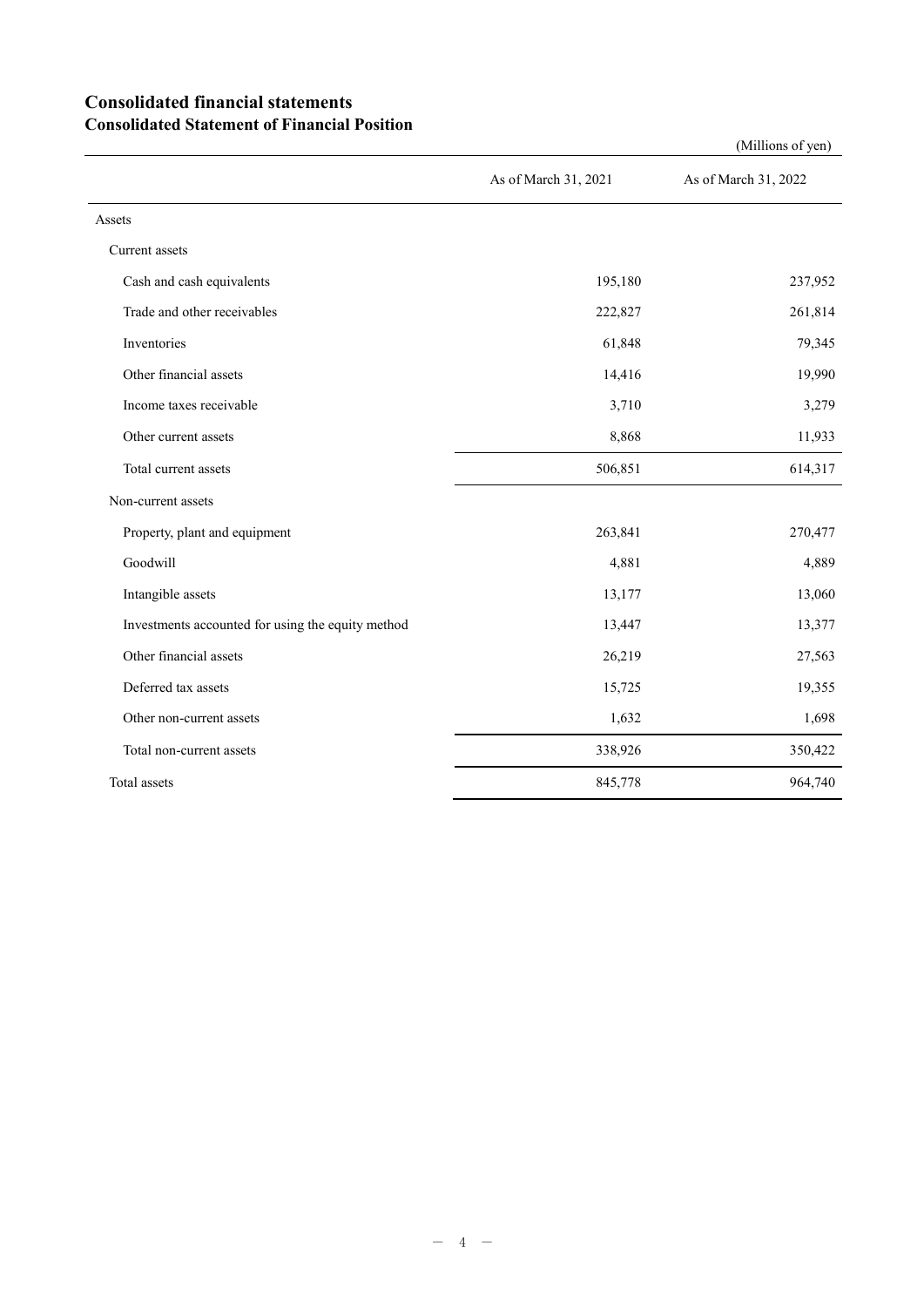|                                                   |                      | (Millions of yen)    |
|---------------------------------------------------|----------------------|----------------------|
|                                                   | As of March 31, 2021 | As of March 31, 2022 |
| Liabilities and equity                            |                      |                      |
| Liabilities                                       |                      |                      |
| Current liabilities                               |                      |                      |
| Trade and other payables                          | 175,133              | 218,979              |
| Bonds and borrowings                              | 22,151               | 28,381               |
| Other financial liabilities                       | 4,076                | 4,622                |
| Income taxes payable                              | 7,498                | 9,359                |
| Provisions                                        | 5,937                | 6,358                |
| Other current liabilities                         | 71,213               | 92,256               |
| Total current liabilities                         | 286,010              | 359,958              |
| Non-current liabilities                           |                      |                      |
| Bonds and borrowings                              | 119,623              | 111,358              |
| Other financial liabilities                       | 6,490                | 7,901                |
| Retirement benefit liability                      | 55,376               | 56,107               |
| Provisions                                        | 224                  | 288                  |
| Deferred tax liabilities                          | 6,552                | 3,352                |
| Other non-current liabilities                     | 1,848                | 1,937                |
| Total non-current liabilities                     | 190,116              | 180,946              |
| Total liabilities                                 | 476,127              | 540,904              |
| Equity                                            |                      |                      |
| Share capital                                     | 8,400                | 8,400                |
| Capital surplus                                   | 3,092                | 3,097                |
| Retained earnings                                 | 316,931              | 345,680              |
| Treasury shares                                   | (1,620)              | (1, 583)             |
| Other components of equity                        | 8,131                | 30,567               |
| Total equity attributable to owners of the parent | 334,935              | 386,162              |
| Non-controlling interests                         | 34,715               | 37,672               |
| Total equity                                      | 369,650              | 423,835              |
| Total liabilities and equity                      | 845,778              | 964,740              |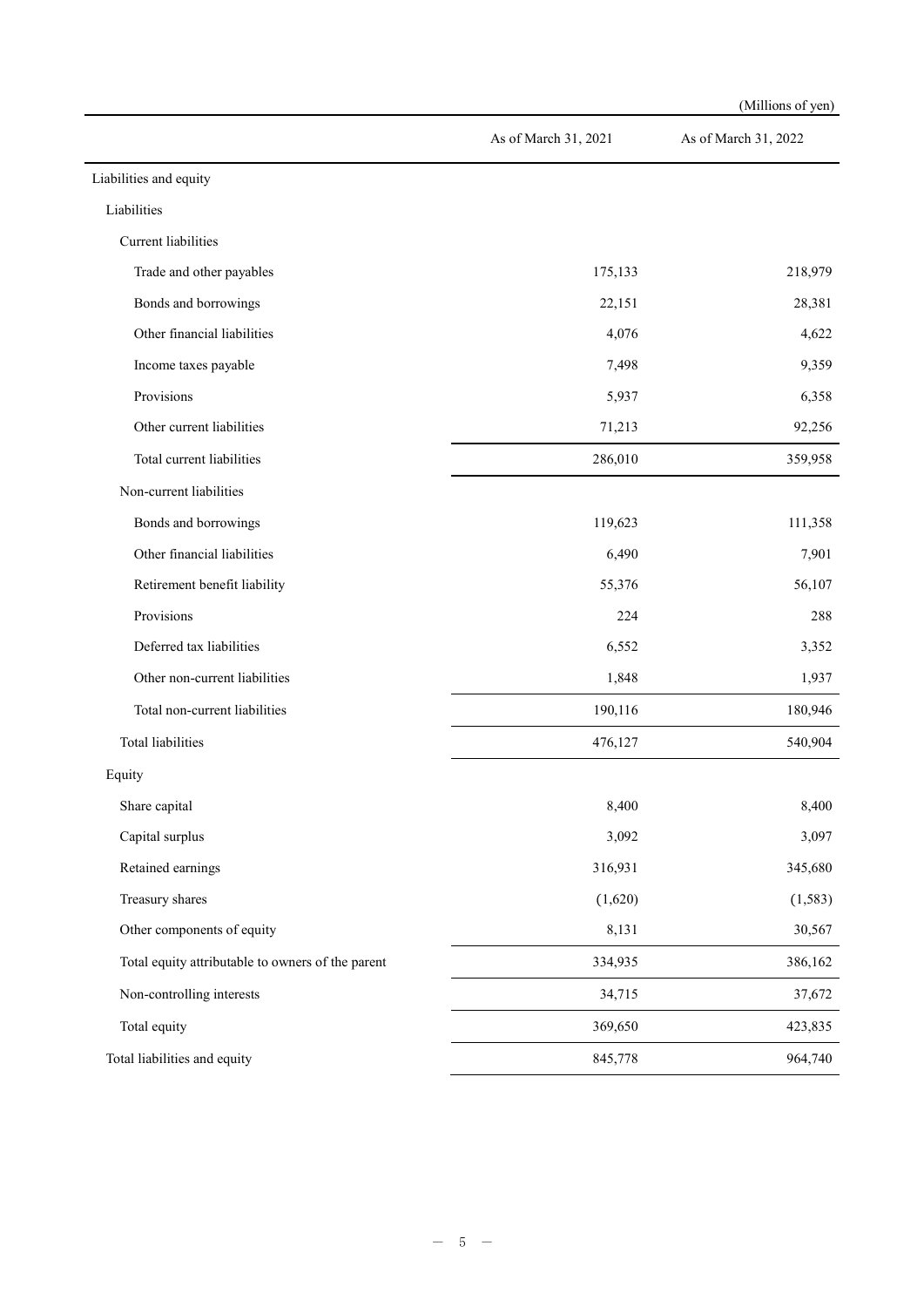## **Consolidated Statement of Income and Consolidated Statement of Comprehensive Income Consolidated Statement of Income**

|                                                                                |                                     | (Millions of yen)                   |
|--------------------------------------------------------------------------------|-------------------------------------|-------------------------------------|
|                                                                                | Fiscal year ended<br>March 31, 2021 | Fiscal year ended<br>March 31, 2022 |
| Revenue                                                                        | 1,272,140                           | 1,421,451                           |
| Cost of sales                                                                  | 1,138,717                           | 1,270,778                           |
| Gross profit                                                                   | 133,423                             | 150,673                             |
| Selling, general and administrative expenses                                   | 77,774                              | 89,523                              |
| Other income                                                                   | 6,243                               | 4,730                               |
| Other expenses                                                                 | 4,789                               | 5,589                               |
| Operating profit                                                               | 57,103                              | 60,290                              |
| Finance income                                                                 | 2,102                               | 6,432                               |
| Finance expenses                                                               | 1,437                               | 2,058                               |
| Share of profit (loss) of investments accounted for using<br>the equity method | (423)                               | (134)                               |
| Profit before income taxes                                                     | 57,345                              | 64,529                              |
| Income tax expense                                                             | 19,748                              | 18,563                              |
| Profit for the period                                                          | 37,597                              | 45,966                              |
| Profit attributable to                                                         |                                     |                                     |
| Owners of the parent                                                           | 31,188                              | 39,260                              |
| Non-controlling interests                                                      | 6,408                               | 6,705                               |
|                                                                                |                                     |                                     |

Profit per share attributable to owners of the parent

| Basic (Yen)   | 166.93 | 210.15 |
|---------------|--------|--------|
| Diluted (Yen) |        | 210.13 |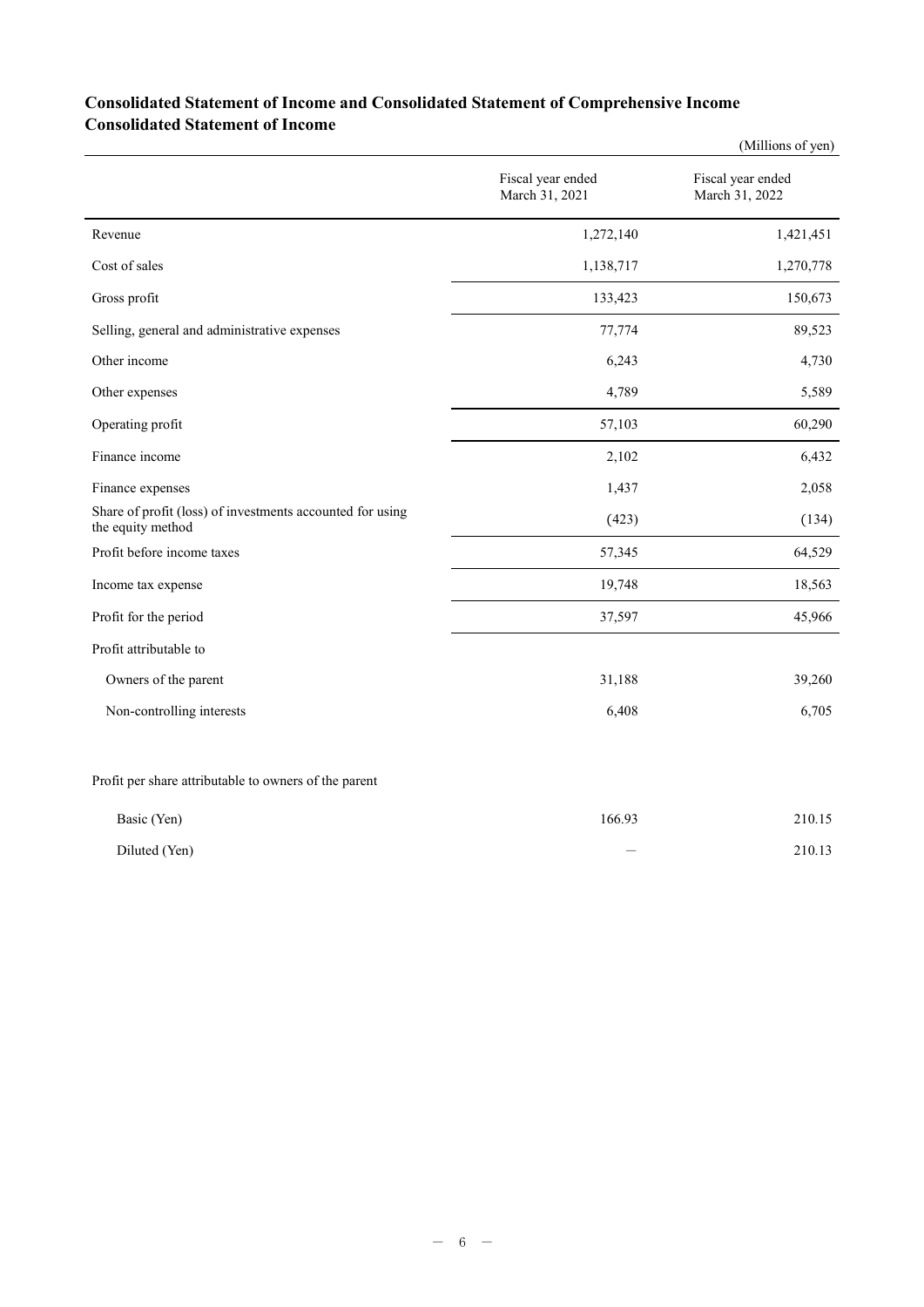# **Consolidated Statement of Comprehensive Income**

|                                                                                                             |                                     | (Millions of yen)                   |
|-------------------------------------------------------------------------------------------------------------|-------------------------------------|-------------------------------------|
|                                                                                                             | Fiscal year ended<br>March 31, 2021 | Fiscal year ended<br>March 31, 2022 |
| Profit for the period                                                                                       | 37,597                              | 45,966                              |
| Other comprehensive income                                                                                  |                                     |                                     |
| Items that will not be reclassified to profit or loss                                                       |                                     |                                     |
| Remeasurements of defined benefit plans                                                                     | 2,552                               | 1,900                               |
| Net change in fair value of equity instruments measured<br>at fair value through other comprehensive income | 4,663                               | 899                                 |
| Share of other comprehensive income of investments<br>accounted for using the equity method                 | 23                                  | 63                                  |
| Items that may be reclassified to profit or loss                                                            |                                     |                                     |
| Exchange differences on translation of foreign operations                                                   | 14,455                              | 24,605                              |
| Net change in fair value of debt instruments measured at<br>fair value through other comprehensive income   | (8)                                 | 9                                   |
| Share of other comprehensive income of investments<br>accounted for using the equity method                 | 82                                  | 241                                 |
| Total other comprehensive income                                                                            | 21,769                              | 27,719                              |
| Comprehensive income                                                                                        | 59,366                              | 73,686                              |
| Comprehensive income attributable to                                                                        |                                     |                                     |
| Owners of the parent                                                                                        | 50,506                              | 63,705                              |

| Non-controlling interests | 8.859 | ,980 |
|---------------------------|-------|------|
|                           |       |      |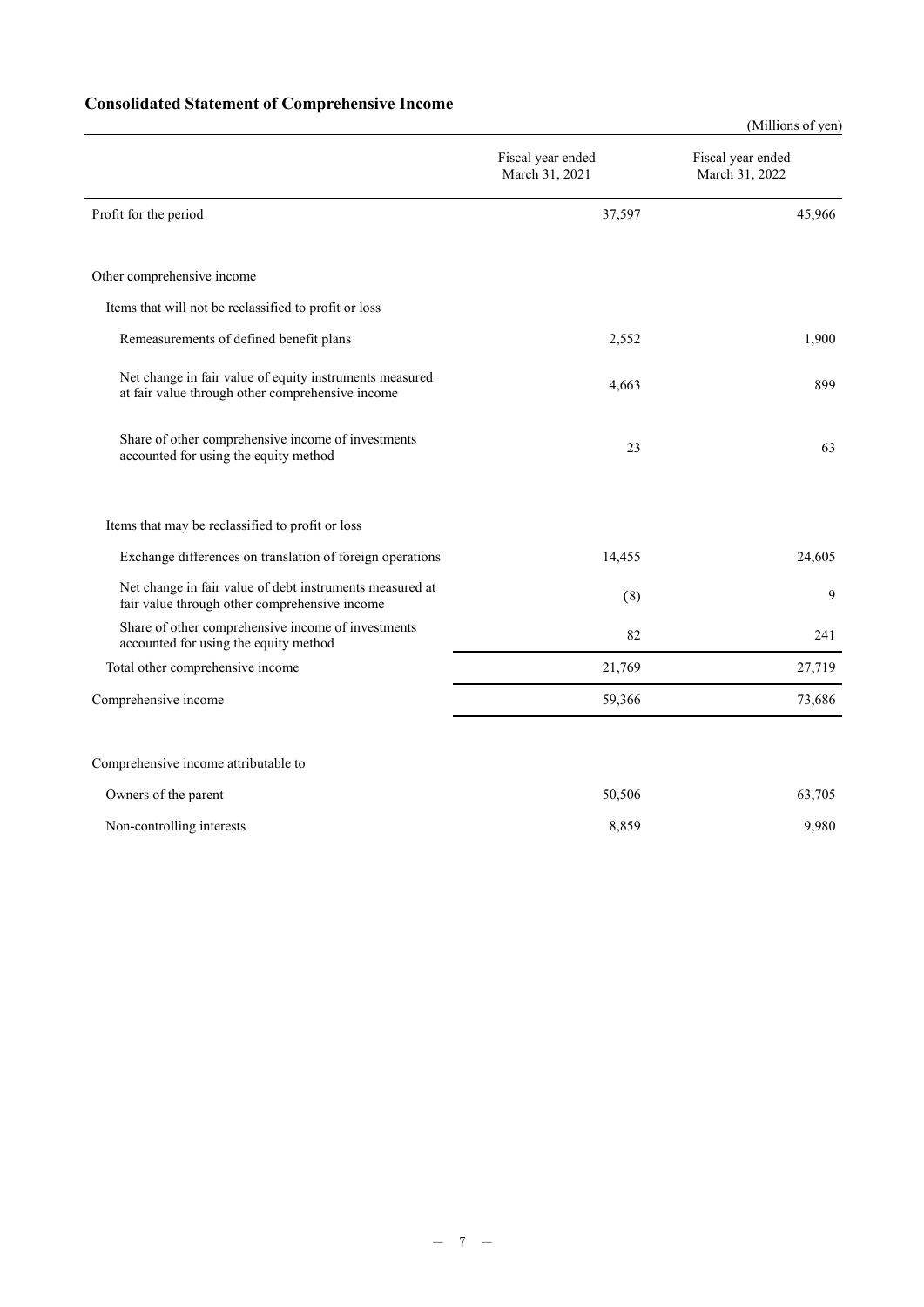#### **Consolidated Statement of Changes in Equity**

Fiscal year ended March 31, 2021

| (Millions of yen)                                |               |                                             |                      |         |                                                                                       |  |  |  |
|--------------------------------------------------|---------------|---------------------------------------------|----------------------|---------|---------------------------------------------------------------------------------------|--|--|--|
|                                                  |               | Equity attributable to owners of the parent |                      |         |                                                                                       |  |  |  |
|                                                  | Share capital | Capital surplus                             | Retained<br>earnings |         | Other components<br>of equity<br>Treasury shares Remeasurements<br>of defined benefit |  |  |  |
|                                                  |               |                                             |                      |         | plans                                                                                 |  |  |  |
| Balance at April 1, 2020                         | 8,400         | 3,044                                       | 289,880              | (1,674) |                                                                                       |  |  |  |
| Profit for the period                            |               |                                             | 31,188               |         |                                                                                       |  |  |  |
| Other comprehensive income                       |               |                                             |                      |         | 2,592                                                                                 |  |  |  |
| Comprehensive income                             |               |                                             | 31,188               |         | 2,592                                                                                 |  |  |  |
| Purchase of treasury shares                      |               |                                             |                      | (0)     |                                                                                       |  |  |  |
| Disposal of treasury shares                      |               | (13)                                        |                      | 54      |                                                                                       |  |  |  |
| <b>Dividends</b>                                 |               |                                             | (6,725)              |         |                                                                                       |  |  |  |
| Changes in ownership interest<br>in subsidiaries |               | 62                                          |                      |         |                                                                                       |  |  |  |
| Change in increase of capital                    |               |                                             |                      |         |                                                                                       |  |  |  |
| Change in scope of<br>consolidation              |               |                                             |                      |         |                                                                                       |  |  |  |
| Transfer to retained earnings                    |               |                                             | 2,587                |         | (2, 592)                                                                              |  |  |  |
| Total transactions with owners                   |               | 48                                          | (4,138)              | 54      | (2, 592)                                                                              |  |  |  |
| Balance at March 31, 2021                        | 8,400         | 3,092                                       | 316,931              | (1,620) |                                                                                       |  |  |  |

|                                                  | Equity attributable to owners of the parent                                                                  |                                                                                                                                                 |                                                                       |         |                              |           |
|--------------------------------------------------|--------------------------------------------------------------------------------------------------------------|-------------------------------------------------------------------------------------------------------------------------------------------------|-----------------------------------------------------------------------|---------|------------------------------|-----------|
|                                                  |                                                                                                              | Other components of equity                                                                                                                      |                                                                       |         |                              |           |
|                                                  | Net change in<br>fair value of<br>equity<br>instruments<br>value through<br>other<br>comprehensive<br>income | Net change in<br>fair value of<br>debt<br>instruments<br>measured at fair measured at fair<br>value through<br>other<br>comprehensive<br>income | Exchange<br>differences on<br>translation of<br>foreign<br>operations | Total   | Non-controlling<br>interests | Total     |
| Balance at April 1, 2020                         | 4,167                                                                                                        | (98)                                                                                                                                            | (12,668)                                                              | 291,051 | 30,649                       | 321,701   |
| Profit for the period                            |                                                                                                              |                                                                                                                                                 |                                                                       | 31,188  | 6,408                        | 37,597    |
| Other comprehensive income                       | 4,667                                                                                                        | $\mathbf{0}$                                                                                                                                    | 12,048                                                                | 19,318  | 2,451                        | 21,769    |
| Comprehensive income                             | 4,667                                                                                                        | $\mathbf{0}$                                                                                                                                    | 12,048                                                                | 50,506  | 8,859                        | 59,366    |
| Purchase of treasury shares                      |                                                                                                              |                                                                                                                                                 |                                                                       | (0)     |                              | (0)       |
| Disposal of treasury shares                      |                                                                                                              |                                                                                                                                                 |                                                                       | 40      |                              | 40        |
| <b>Dividends</b>                                 |                                                                                                              |                                                                                                                                                 |                                                                       | (6,725) | (4,880)                      | (11,605)  |
| Changes in ownership interest<br>in subsidiaries |                                                                                                              |                                                                                                                                                 |                                                                       | 62      | (105)                        | (42)      |
| Change in increase of capital                    |                                                                                                              |                                                                                                                                                 |                                                                       |         | 151                          | 151       |
| Change in scope of<br>consolidation              |                                                                                                              |                                                                                                                                                 |                                                                       |         | 39                           | 39        |
| Transfer to retained earnings                    | 4                                                                                                            |                                                                                                                                                 |                                                                       |         |                              |           |
| Total transactions with owners                   | 4                                                                                                            |                                                                                                                                                 |                                                                       | (6,623) | (4,794)                      | (11, 417) |
| Balance at March 31, 2021                        | 8,849                                                                                                        | (98)                                                                                                                                            | (619)                                                                 | 334,935 | 34,715                       | 369,650   |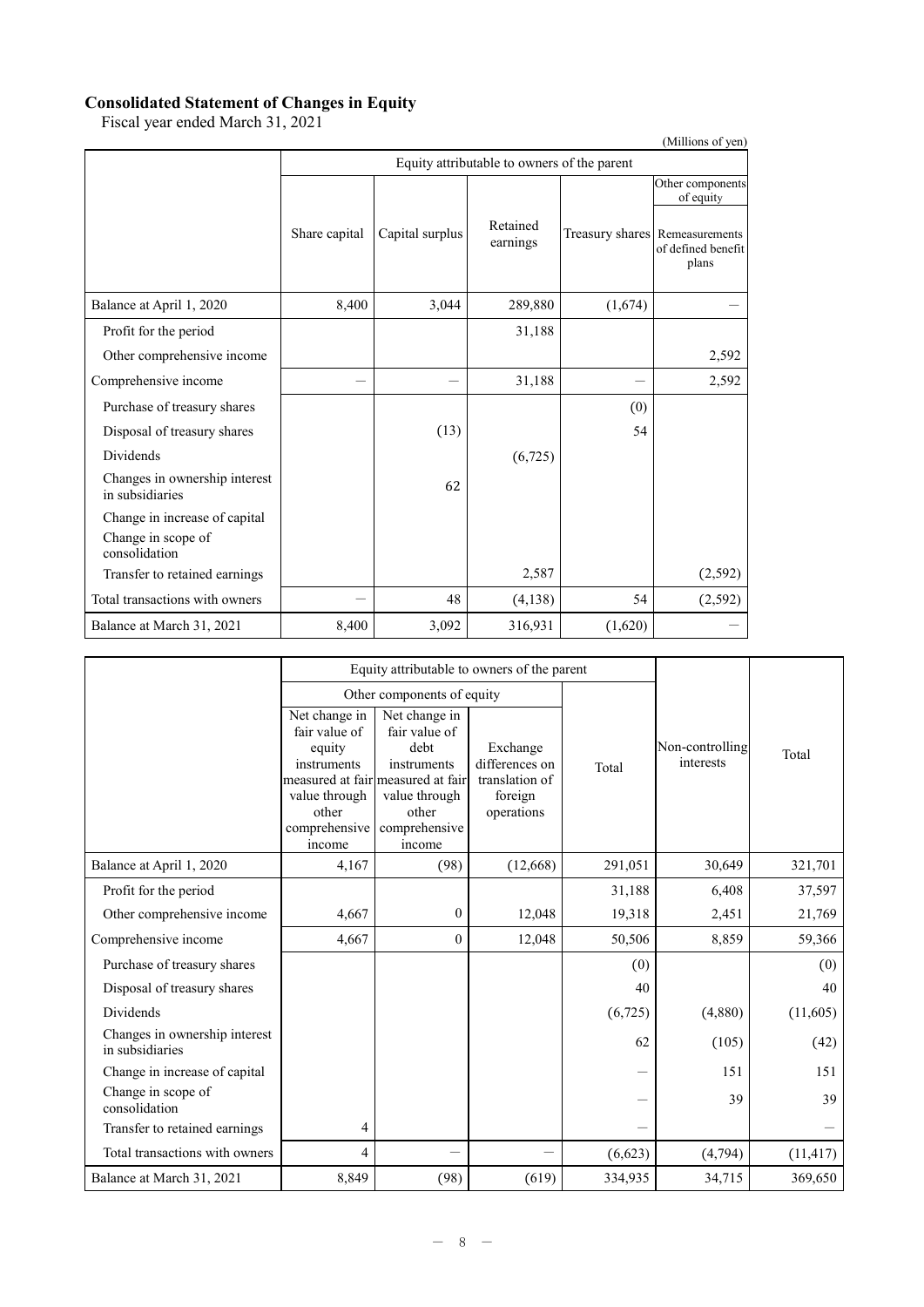## Fiscal year ended March 31, 2022

|                                                  | (Millions of yen) |                 |                                             |          |                                                               |  |  |
|--------------------------------------------------|-------------------|-----------------|---------------------------------------------|----------|---------------------------------------------------------------|--|--|
|                                                  |                   |                 | Equity attributable to owners of the parent |          |                                                               |  |  |
|                                                  |                   |                 |                                             |          | Other components<br>of equity                                 |  |  |
|                                                  | Share capital     | Capital surplus | Retained<br>earnings                        |          | Treasury shares Remeasurements<br>of defined benefit<br>plans |  |  |
| Balance at April 1, 2021                         | 8,400             | 3,092           | 316,931                                     | (1,620)  |                                                               |  |  |
| Profit for the period                            |                   |                 | 39,260                                      |          |                                                               |  |  |
| Other comprehensive income                       |                   |                 |                                             |          | 1,906                                                         |  |  |
| Comprehensive income                             |                   |                 | 39,260                                      |          | 1,906                                                         |  |  |
| Purchase of treasury shares                      |                   |                 |                                             | (0)      |                                                               |  |  |
| Disposal of treasury shares                      |                   | $\overline{4}$  |                                             | 37       |                                                               |  |  |
| <b>Dividends</b>                                 |                   |                 | (12,519)                                    |          |                                                               |  |  |
| Changes in ownership interest<br>in subsidiaries |                   | $\Omega$        |                                             |          |                                                               |  |  |
| Change in increase of capital                    |                   |                 |                                             |          |                                                               |  |  |
| Change in scope of<br>consolidation              |                   |                 |                                             |          |                                                               |  |  |
| Transfer to retained earnings                    |                   |                 | 2,008                                       |          | (1,906)                                                       |  |  |
| Total transactions with owners                   |                   | 5               | (10,511)                                    | 36       | (1,906)                                                       |  |  |
| Balance at March 31, 2022                        | 8,400             | 3,097           | 345,680                                     | (1, 583) |                                                               |  |  |

|                                                  |                                                                                                                                  | Equity attributable to owners of the parent                                                                                 |                                                                       |              |                              |           |
|--------------------------------------------------|----------------------------------------------------------------------------------------------------------------------------------|-----------------------------------------------------------------------------------------------------------------------------|-----------------------------------------------------------------------|--------------|------------------------------|-----------|
|                                                  |                                                                                                                                  | Other components of equity                                                                                                  |                                                                       |              |                              |           |
|                                                  | Net change in<br>fair value of<br>equity<br>instruments<br>measured at fair<br>value through<br>other<br>comprehensive<br>income | Net change in<br>fair value of<br>debt instruments<br>measured at fair<br>value through<br>other<br>comprehensive<br>income | Exchange<br>differences on<br>translation of<br>foreign<br>operations | Total        | Non-controlling<br>interests | Total     |
| Balance at April 1, 2021                         | 8,849                                                                                                                            | (98)                                                                                                                        | (619)                                                                 | 334,935      | 34,715                       | 369,650   |
| Profit for the period                            |                                                                                                                                  |                                                                                                                             |                                                                       | 39,260       | 6,705                        | 45,966    |
| Other comprehensive income                       | 961                                                                                                                              | 9                                                                                                                           | 21,566                                                                | 24,444       | 3,274                        | 27,719    |
| Comprehensive income                             | 961                                                                                                                              | 9                                                                                                                           | 21,566                                                                | 63,705       | 9,980                        | 73,686    |
| Purchase of treasury shares                      |                                                                                                                                  |                                                                                                                             |                                                                       | (0)          |                              | (0)       |
| Disposal of treasury shares                      |                                                                                                                                  |                                                                                                                             |                                                                       | 42           |                              | 42        |
| Dividends                                        |                                                                                                                                  |                                                                                                                             |                                                                       | (12,519)     | (7,023)                      | (19, 542) |
| Changes in ownership interest<br>in subsidiaries |                                                                                                                                  |                                                                                                                             |                                                                       | $\mathbf{0}$ | (0)                          |           |
| Change in increase of capital                    |                                                                                                                                  |                                                                                                                             |                                                                       |              |                              |           |
| Change in scope of<br>consolidation              |                                                                                                                                  |                                                                                                                             |                                                                       |              |                              |           |
| Transfer to retained earnings                    | (101)                                                                                                                            |                                                                                                                             |                                                                       |              |                              |           |
| Total transactions with owners                   | (101)                                                                                                                            |                                                                                                                             |                                                                       | (12, 477)    | (7,023)                      | (19,500)  |
| Balance at March 31, 2022                        | 9,710                                                                                                                            | (89)                                                                                                                        | 20,946                                                                | 386,162      | 37,672                       | 423,835   |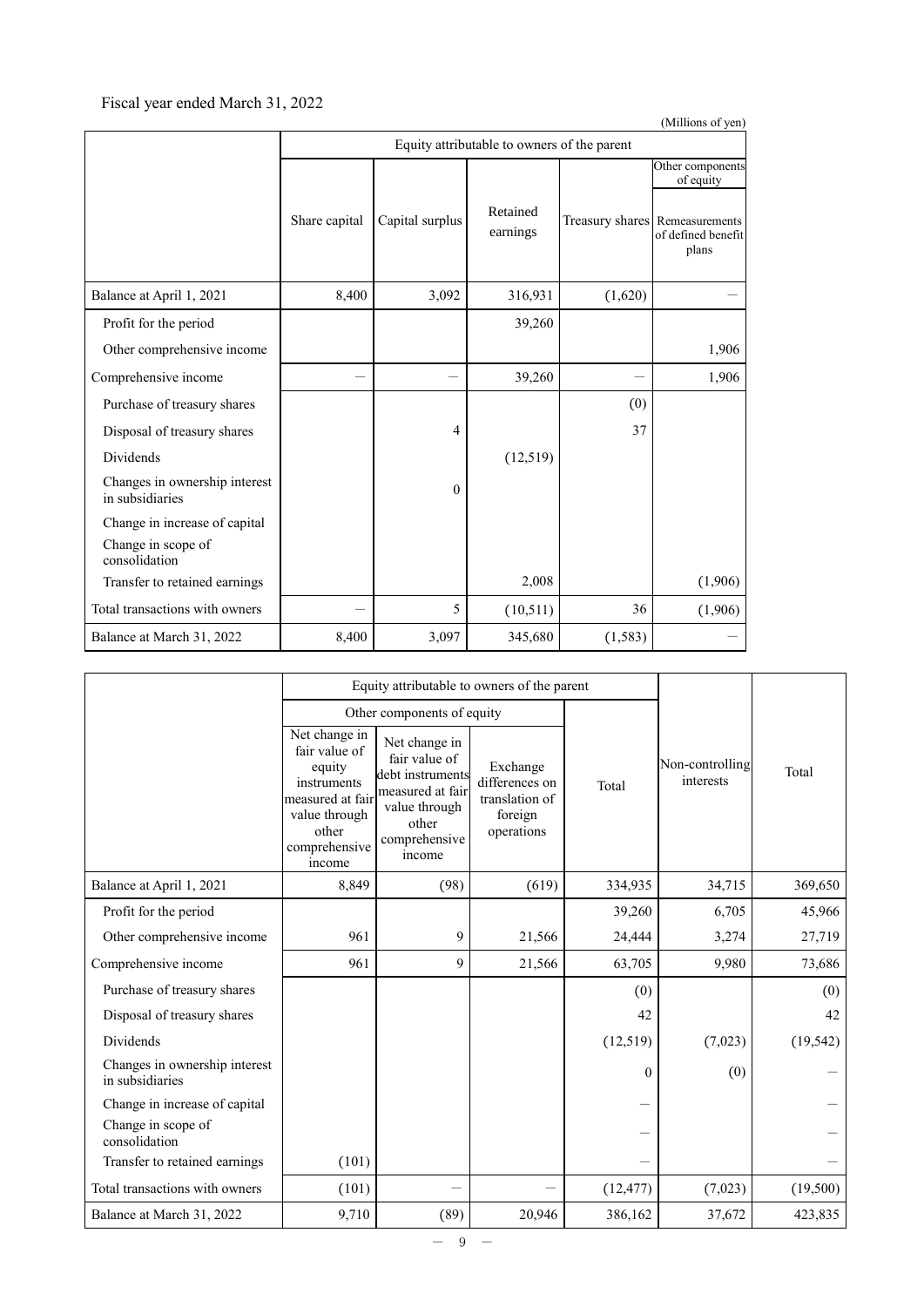## **Consolidated Statement of Cash Flows**

|                                                     |                   | (Millions of yen) |
|-----------------------------------------------------|-------------------|-------------------|
|                                                     | Fiscal year ended | Fiscal year ended |
|                                                     | March 31, 2021    | March 31, 2022    |
| Cash flows from operating activities                |                   |                   |
| Profit before income taxes                          | 57,345            | 64,529            |
| Depreciation and amortization                       | 39,947            | 42,566            |
| Interest and dividend income                        | (1, 465)          | (2,606)           |
| Decrease (increase) in trade receivables            | (17,965)          | (24, 490)         |
| Decrease (increase) in inventories                  | 8,004             | (11, 525)         |
| Increase (decrease) in trade payables               | 10,118            | 11,150            |
| Increase (decrease) in retirement benefit liability | (1,216)           | 2,525             |
| Increase (decrease) in other current liabilities    | (2,085)           | 12,987            |
| Other                                               | (4,280)           | 47,702            |
| Subtotal                                            | 88,401            | 142,840           |
| Interest received                                   | 1,303             | 2,389             |
| Dividends received                                  | 1,460             | 896               |
| Interest paid                                       | (1,232)           | (891)             |
| Income taxes paid                                   | (15, 449)         | (22,301)          |
| Net cash provided by (used in) operating activities | 74,483            | 122,933           |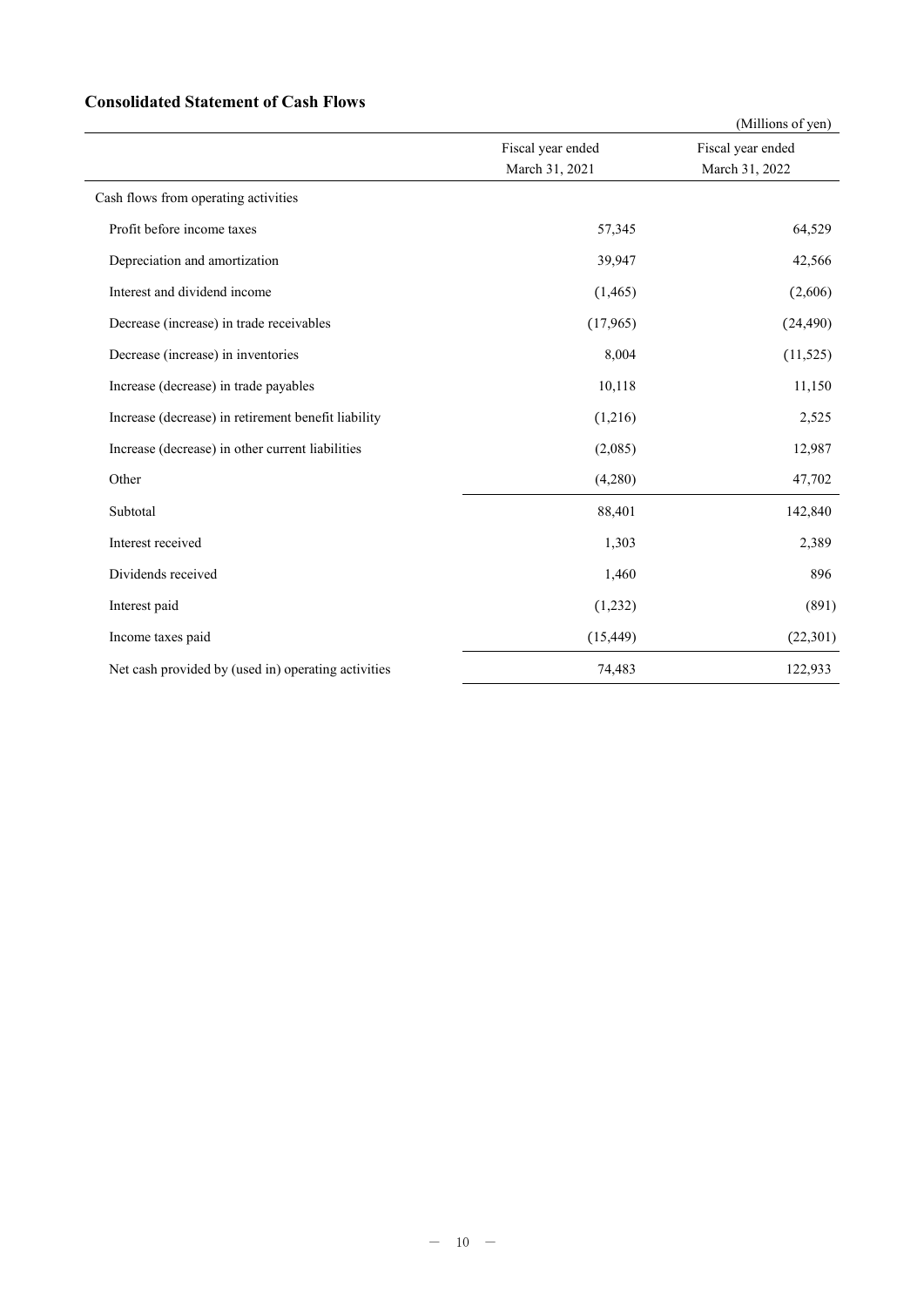|                                                              |                                     | (Millions of yen)                   |
|--------------------------------------------------------------|-------------------------------------|-------------------------------------|
|                                                              | Fiscal year ended<br>March 31, 2021 | Fiscal year ended<br>March 31, 2022 |
| Cash flows from investing activities                         |                                     |                                     |
| Purchase of property, plant and equipment                    | (48, 922)                           | (34,202)                            |
| Proceeds from sales of property, plant and equipment         | 1,818                               | 2,562                               |
| Purchase of intangible assets                                | (5, 494)                            | (3,581)                             |
| Payments into time deposits                                  | (8, 382)                            | (14, 194)                           |
| Proceeds from withdrawal of time deposits                    | 11,033                              | 9,436                               |
| Other                                                        | (1, 445)                            | (913)                               |
| Net cash provided by (used in) investing activities          | (51, 392)                           | (40, 893)                           |
| Cash flows from financing activities                         |                                     |                                     |
| Proceeds from short-term borrowings                          | 791                                 | 10,092                              |
| Repayments of short-term borrowings                          | (12, 816)                           | (14,067)                            |
| Proceeds from long-term borrowings                           | 45,909                              |                                     |
| Repayments of long-term borrowings                           | (17, 923)                           | (1,234)                             |
| Dividends paid                                               | (6,728)                             | (12,516)                            |
| Dividends paid to non-controlling interests                  | (4, 856)                            | (6,785)                             |
| Repayments of lease liabilities                              | (1,786)                             | (24, 151)                           |
| Other                                                        | 169                                 | (0)                                 |
| Net cash provided by (used in) financing activities          | 2,756                               | (48, 664)                           |
| Effect of exchange rate changes on cash and cash equivalents | 5,955                               | 9,396                               |
| Net increase (decrease) in cash and cash equivalents         | 31,802                              | 42,772                              |
| Cash and cash equivalents at beginning of period             | 163,377                             | 195,180                             |
| Cash and cash equivalents at end of period                   | 195,180                             | 237,952                             |